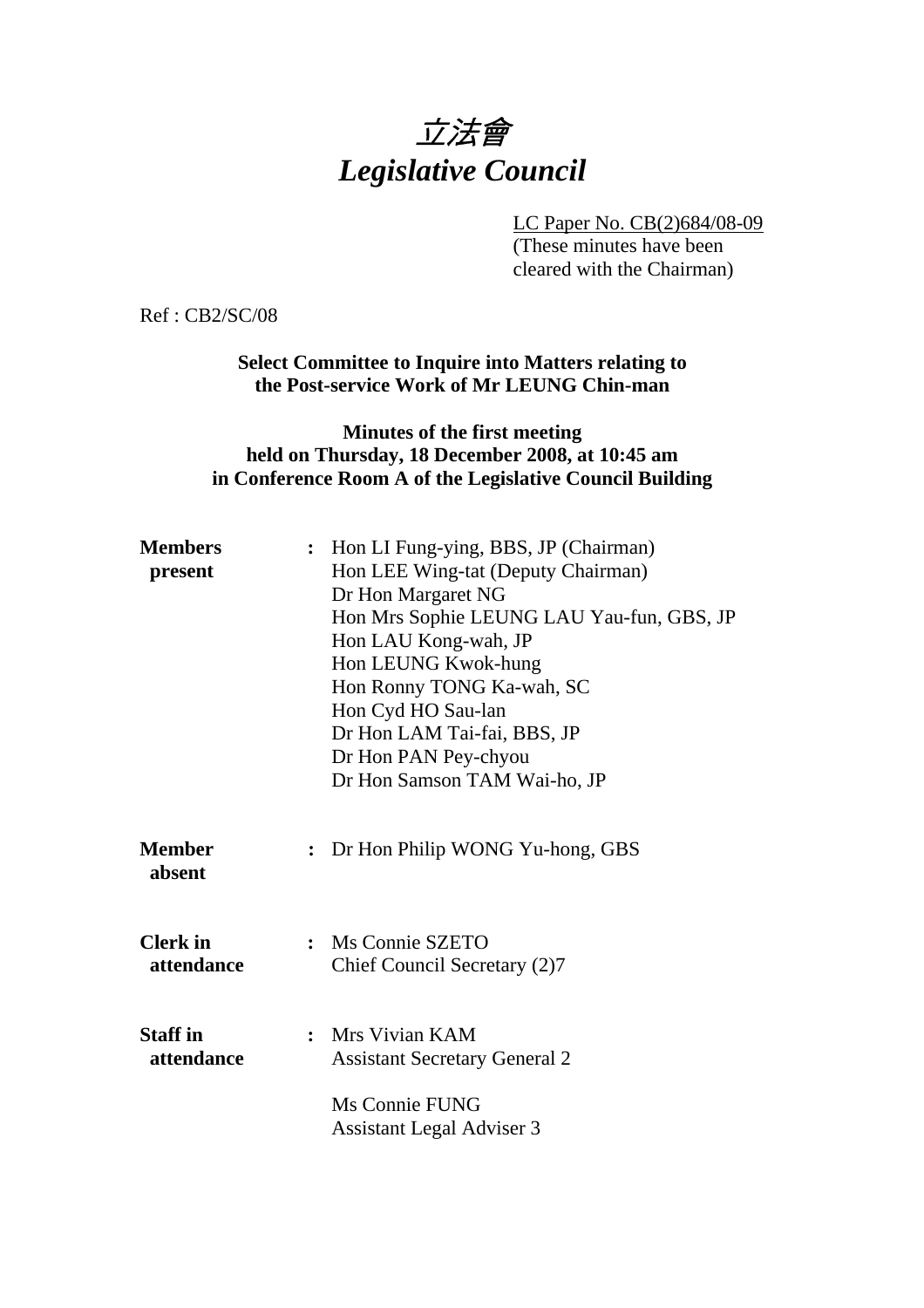Mr YICK Wing-kin Assistant Legal Adviser 8

Ms Guy YIP Senior Council Secretary (2)9

Miss Ivy LEONG Council Secretary (2)4

Miss Carmen HO Legislative Assistant (2)7

#### Action

 The Select Committee deliberated (Index of proceedings attached at **Appendix**.)

| <b>Proposed practice and procedure for the Select Committee</b>     |                                 |  |  |  |  |  |  |
|---------------------------------------------------------------------|---------------------------------|--|--|--|--|--|--|
| LC Paper No. $CB(2)501/08-09(01)$ -- Paper on proposed practice and |                                 |  |  |  |  |  |  |
|                                                                     | procedure prepared by the       |  |  |  |  |  |  |
|                                                                     | Legislative Council Secretariat |  |  |  |  |  |  |

2. Members endorsed the proposed practice and procedure for the Select Committee.

3. Members agreed that all witnesses attending before the Select Committee to give evidence should be summoned in accordance with the relevant provisions of the Legislative Council (Power and Privileges) Ordinance (Cap. 382) and be examined on oath.

4. Members further agreed that the Select Committee should hold closed meetings to deliberate on procedural matters, progress of its work, the logistical arrangements for hearings, the evidence obtained, the draft report of the Select Committee and any other matters relevant to the Select Committee's work. Members including the Chairman and the Deputy Chairman should not disclose any information about the internal deliberations held or documents considered at these meetings, and the Chairman or the Deputy Chairman should be the only persons authorized to handle media enquires relating to these meetings.

5. To facilitate members in perusing documents produced to or compiled by the Select Committee, members agreed that Room 003B on the ground floor of the Legislative Council (LegCo) Building should be designated for keeping a complete set of the Select Committee's documents.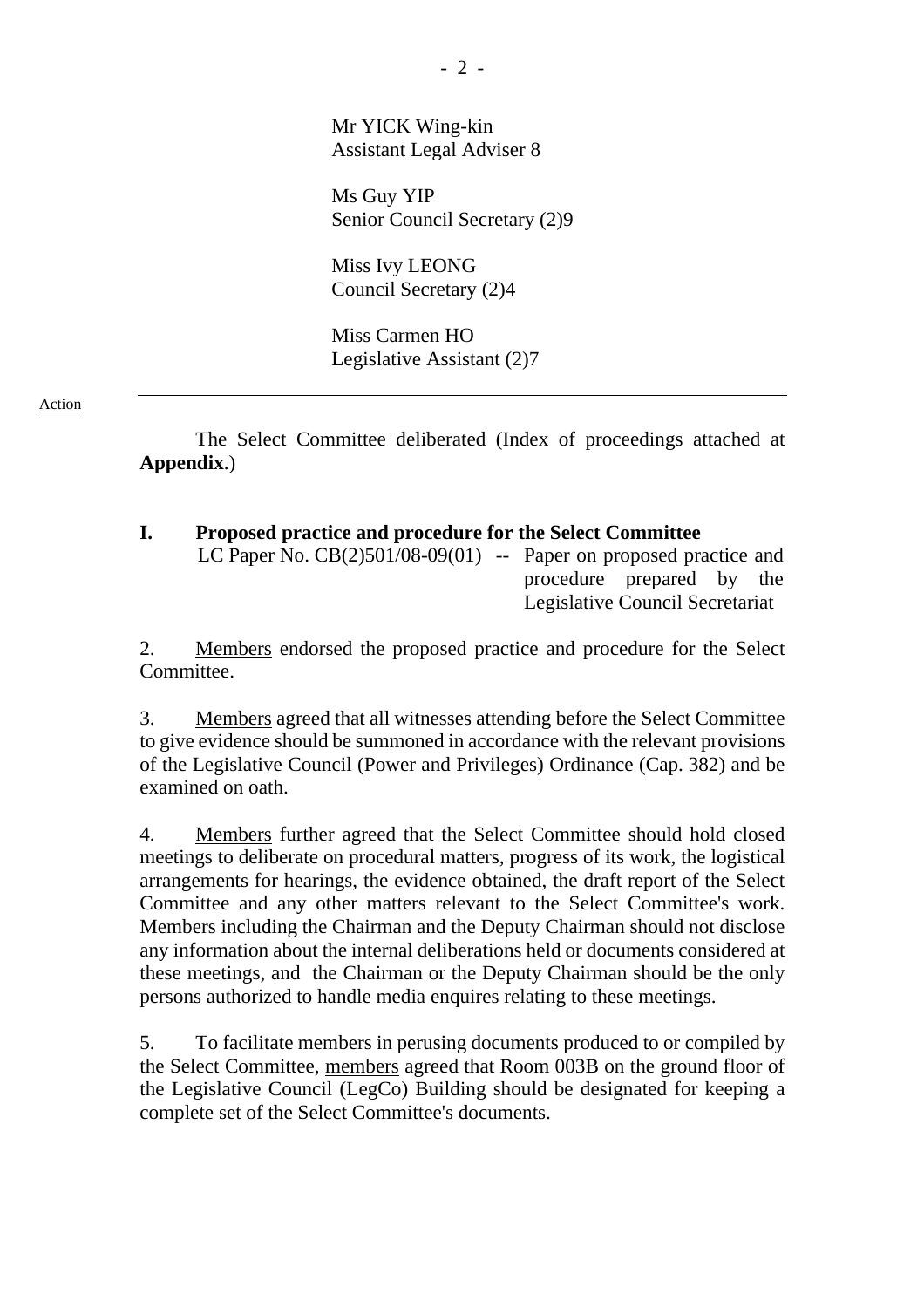(*Post-meeting note:* Detailed arrangements for the use of Room 003B were circulated to members vide LC Paper No. CB(2)531/08-09 on 19 December 2008.)

# **II. Proposed major areas of study**  LC Paper No.  $CB(2)501/08-09(02)$  -- Paper on proposed major areas of study prepared by the Legislative Council Secretariat

#### Major areas of study

6. Mr LAU Kong-wah pointed out that the Select Committee would inquire into the Hunghom Peninsula incident as Mr LEUNG Chin-man had taken up post-service work with a subsidiary company of the developer of the Hunghom Peninsula, and a connection could be established between the two. However, as the Grand Promenade involved another developer, the need for inquiring into the Grand Promenade incident was unclear. He added that issues, including conflict of interest issues, relating to the development of the Grand Promenade had been studied thoroughly by the Public Accounts Committee (PAC), and the Select Committee could make reference to the relevant PAC report and papers.

7. Mr LEE Wing-tat said that the terms of reference of the Select Committee included, inter alia, major housing or land policies which Mr LEUNG Chin-man had taken part in their formulation or execution and decisions which he had made pursuant to such policies while serving as Director of Buildings, and as Permanent Secretary for Housing, Planning and Lands (Housing) and Director of Housing, and the connection between such policy formulations and decisions with his post-service work in order to ascertain whether there had been any potential or actual conflict of interest. As there might be post-service work which Mr LEUNG had engaged in and such work might be related to the developer of the Grand Promenade, Mr LEE considered that this incident should also be covered in the inquiry. Although PAC had studied the Grand Promenade incident, he understood that it was mainly from the angles of value-for-money and exercise of discretion. Mr LEE affirmed that the Select Committee should not inquire into whether or not a policy decision had been made rightly or wrongly.

8. Mr Ronny TONG said that there was grave public concern about the possibility of senior officials giving favouritism to private consortia during their service with the Government in exchange for well-remunerated employment after leaving the civil service. Therefore, it was incumbent for the Select Committee to inquire into all matters relating to the post-service work of Mr LEUNG Chin-man, including the Grand Promenade incident, although there could be differences in the depth of inquiry depending on the circumstances.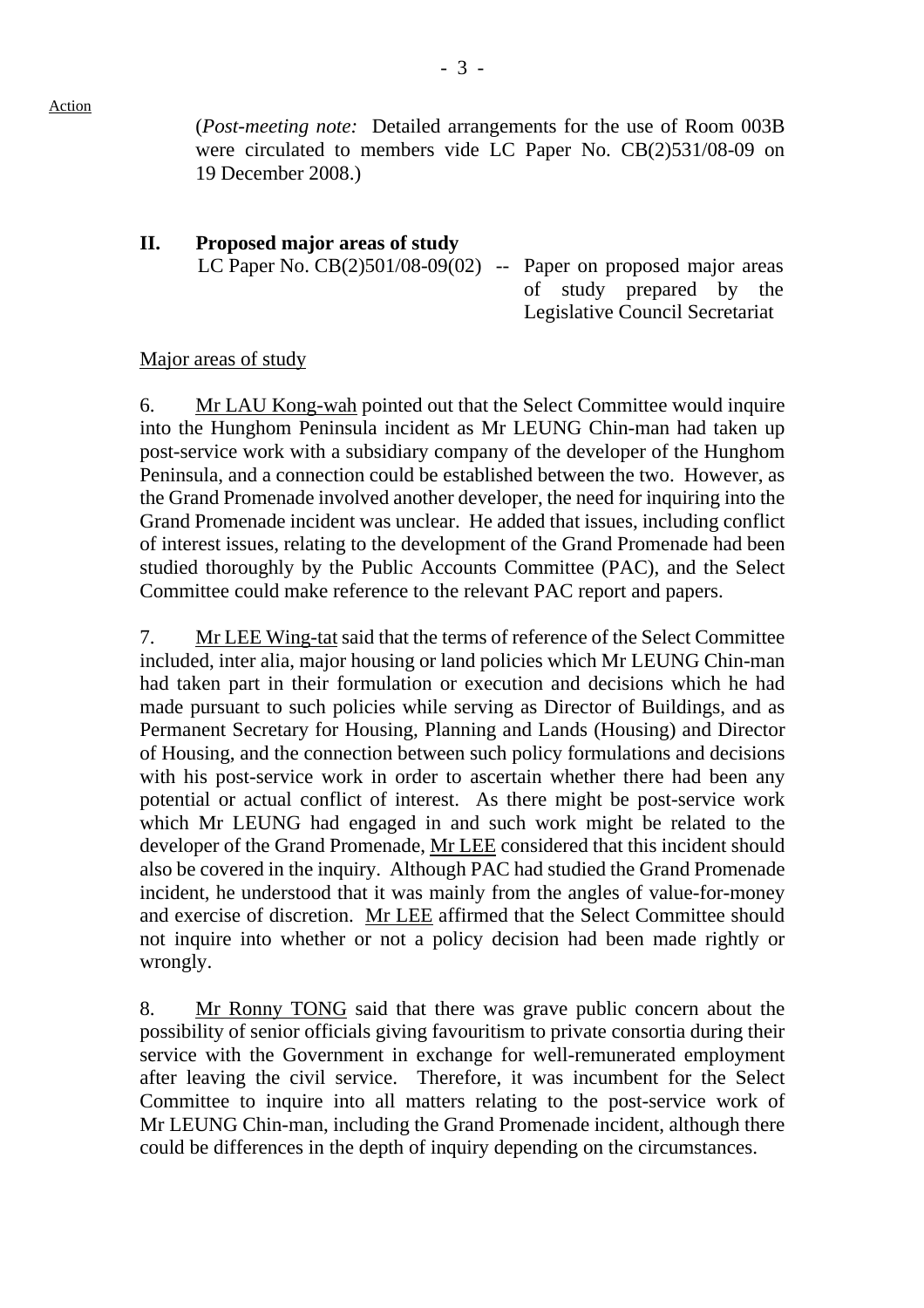9. Mr LAU Kong-wah concurred with Mr LEE that the Select Committee should focus on conflict of interest issues. The Select Committee should not study the appropriateness of major policy decisions, nor the issues from the value-for-money angle which was within PAC's portfolio. He also agreed with Mr TONG that different circumstances called for different degrees of inquiry.

10. Dr Margaret NG said that in fairness to all parties concerned and to dispel speculations, the areas of study should be broad enough to enable the Select Committee to come to a view, after the taking of evidence from witnesses, on whether senior Government officials should be allowed to take up post-service employment the nature of which was closely related to the policy portfolios handled by the officials shortly before they left the civil service. If not, the areas of study might have to be revised in the course of the inquiry.

11. Ms Cyd HO was of the view that the Select Committee should not confine its scope of inquiry, particularly at its initial stage of work. Mrs Sophie LEUNG and Dr PAN Pey-chyou remarked that the Select Committee should ensure fairness to persons whose interests or reputation might be affected by the proceedings of the Select Committee. The Select Committee should be very cautious in its work in order to uphold its integrity.

12. Members endorsed the proposed major areas of study of the Select Committee.

Information to be obtained from and liaison with the Administration

13. To facilitate the Select Committee in identifying possible witnesses and deciding on their order for appearing before the Select Committee as well as the main areas of evidence to be obtained from the witnesses, members endorsed the list of "Information to be obtained from the Administration" ("the list") prepared by the Secretariat and tabled at the meeting. They also agreed that in addition to the list, the Secretariat could obtain other information from the Administration as and when required during the course of inquiry of the Select Committee. The Chairman said that in order to avoid speculations about the witnesses to be summoned by the Select Committee, the list was restricted to members of the Select Committee and should not be disclosed to other persons. Members who had suggestions for other information to be obtained from the Administration should inform the LegCo Secretariat before 24 December 2008.

 (*Post-meeting note:* The list of information to be obtained from the Administration was circulated to members vide LC Paper No. CB(2)532/08-09 on 19 December 2008.)

14. To facilitate the work of the Select Committee, Members agreed to request the Civil Service Bureau to coordinate the responses from the Administration.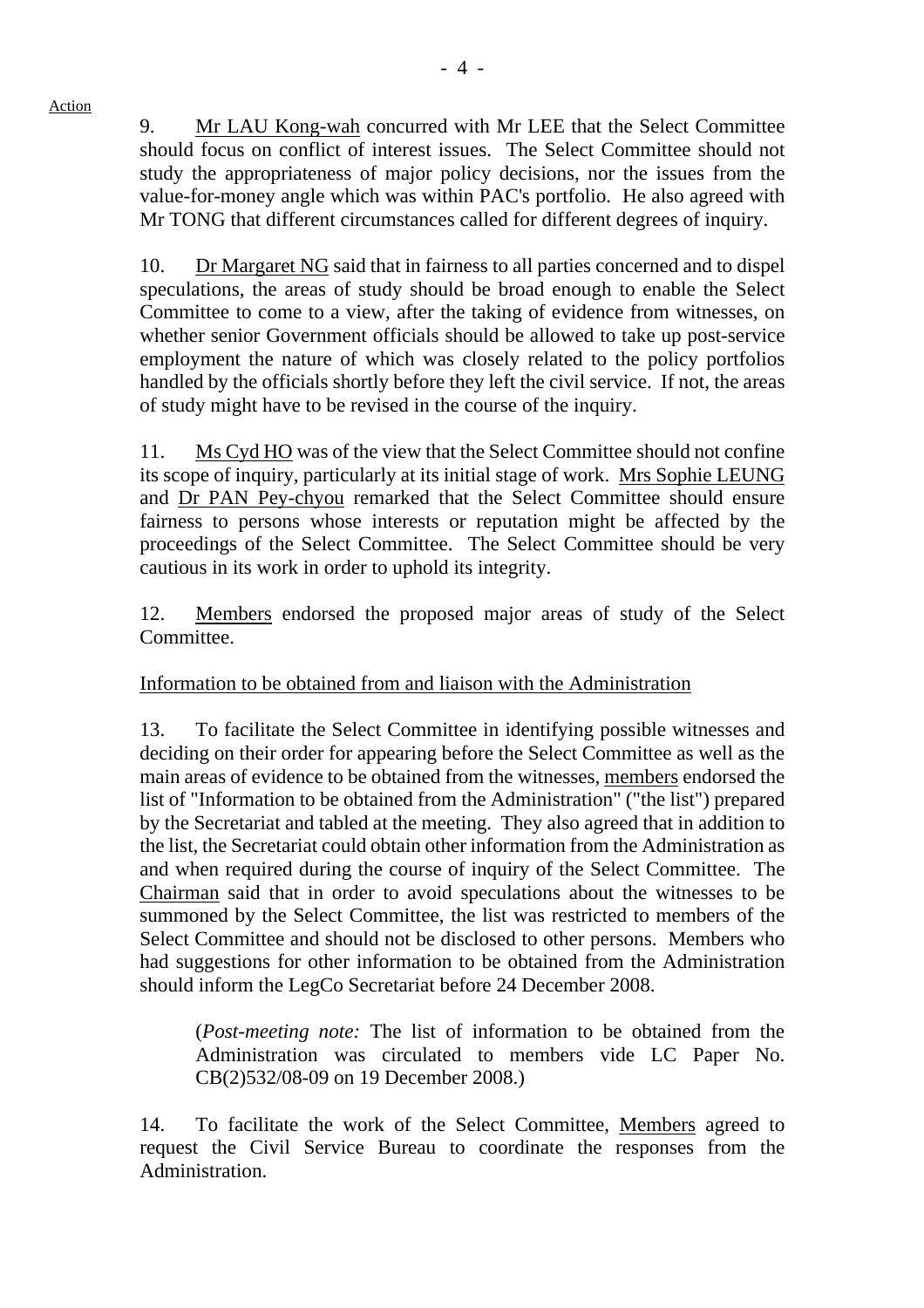#### Invitation of public views

15. Members agreed that a general notice inviting submissions on the major areas of study of the Select Committee should be posted on the LegCo website.

16. Members noted that in general, all submissions received by the Secretariat would be circulated to all members of the Select Committee for consideration. The handling of anonymous submissions or those containing defamatory information would be considered on a case-by-case basis.

 (*Post-meeting note :* The general notice was posted on the LegCo website on 22 December 2008.)

## **III. Proposed work plan**

LC Paper No.  $CB(2)501/08-09(03)$  -- Paper on proposed work plan prepared by the Legislative Council Secretariat

### Work plan and schedule of meetings

17. Members endorsed the proposed work plan and the tentative schedule of meetings from January to July 2009. The Select Committee would hold two meetings or hearings per week. If the meeting was a hearing, the meeting time would include a pre-hearing and post-hearing internal meeting, each lasting for about 30 minutes. The Chairman invited members to mark the dates in their diaries and said that formal notices and agendas of meetings would be issued once when the dates were confirmed. Members agreed that the schedule of meetings would be reviewed in the light of progress of work of the Select Committee.

18. Members noted that upon the request of the Chairman and the Deputy Chairman, the Subcommittee to Study Issues Arising from Lehman Brothers-related Minibonds and Structured Financial Products ("the Subcommittee") had been requested to explore the possibility of swapping some of the Subcommittee's meeting slots on Friday mornings with those of the Select Committee on Saturday mornings. Members would be informed of the result in due course.

### Provision of verbatim transcripts

19. Mr Ronny TONG opined that the verbatim transcript of a hearing should be made available for members' reference at the following hearing to facilitate the taking of evidence from witnesses. Given that both the Select Committee and the Subcommittee would require the production of verbatim transcripts for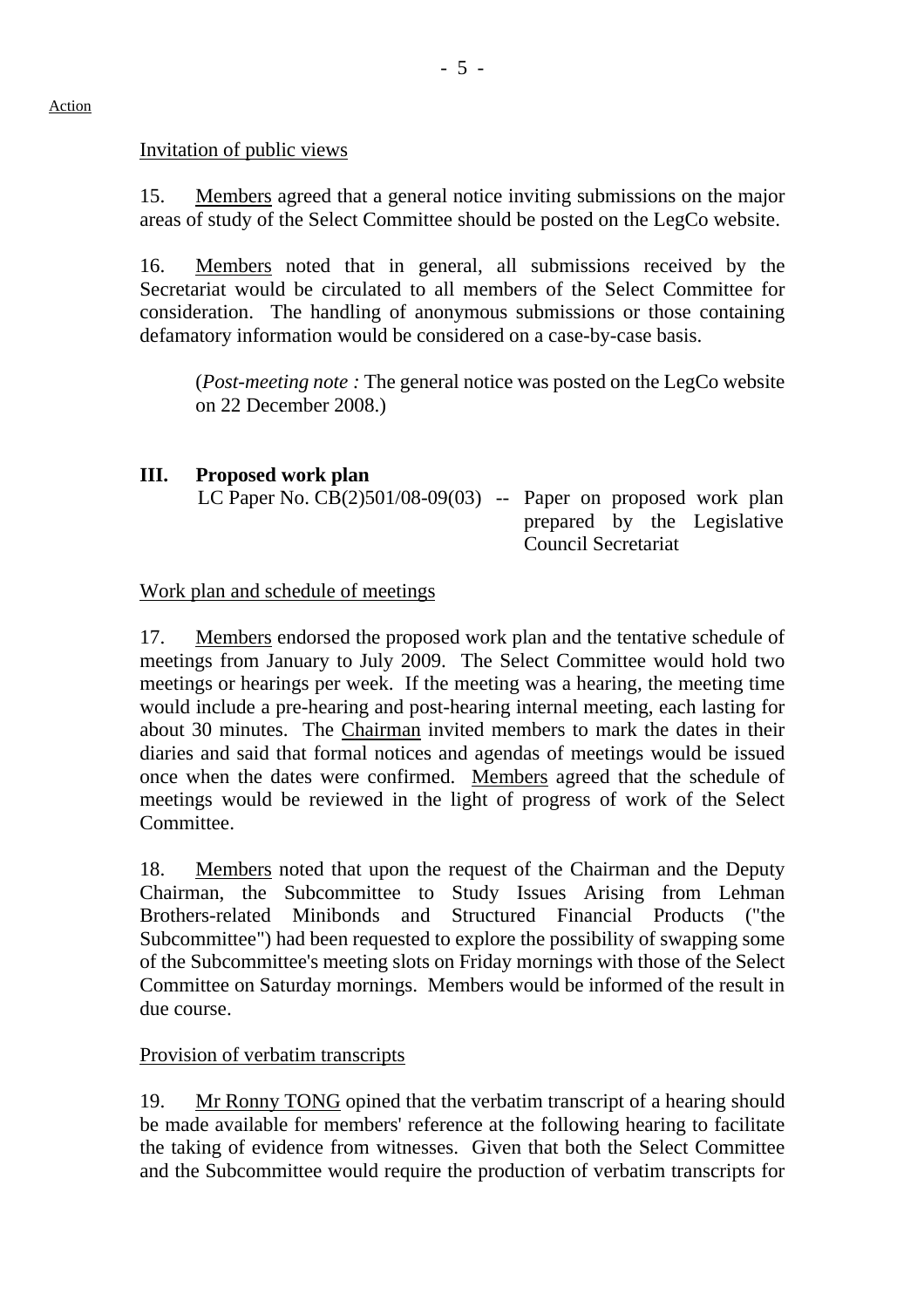Action

their hearings, he expressed concern about the timely provision of verbatim transcripts by the Secretariat to members of the two committees, and suggested exploring the feasibility of outsourcing the transcription service.

20. The Assistant Secretary General 2 assured members that the Secretariat would endeavour to provide verbatim transcripts for hearings in a timely manner. The suggestion of outsourcing the transcription service would be considered if necessary. In this connection, Mrs Sophie LEUNG said that members might consider taking their own notes during hearings to facilitate following up on the matters at subsequent hearings.

# **IV. Proposed indexing system for Select Committee papers**

LC Paper No.  $CB(2)501/08-09(04)$  -- Paper on proposed indexing system for Select Committee papers prepared by the Legislative Council Secretariat

21. Members endorsed the proposed indexing system for papers of the Select Committee.

### **V. Any other business**

Next meeting

22. Members noted that the Civil Service Bureau would be requested to provide information requested in the list to the Secretariat by early January 2009. The next meeting of the Select Committee was tentatively scheduled for Thursday, 8 January 2009, at 2:30 pm. Members agreed that the meeting would be a closed meeting to discuss the information provided by the Administration, possible witnesses to be summoned and the main areas of evidence to be obtained.

 (*Post-meeting note:* The notice of the second meeting of the Select Committee was issued to members vide LC Paper No. CB(2)581/08-09 on 5 January 2009.)

23. There being no other business, the meeting ended at 11:35 am.

Council Business Division 2 Legislative Council Secretariat 15 January 2009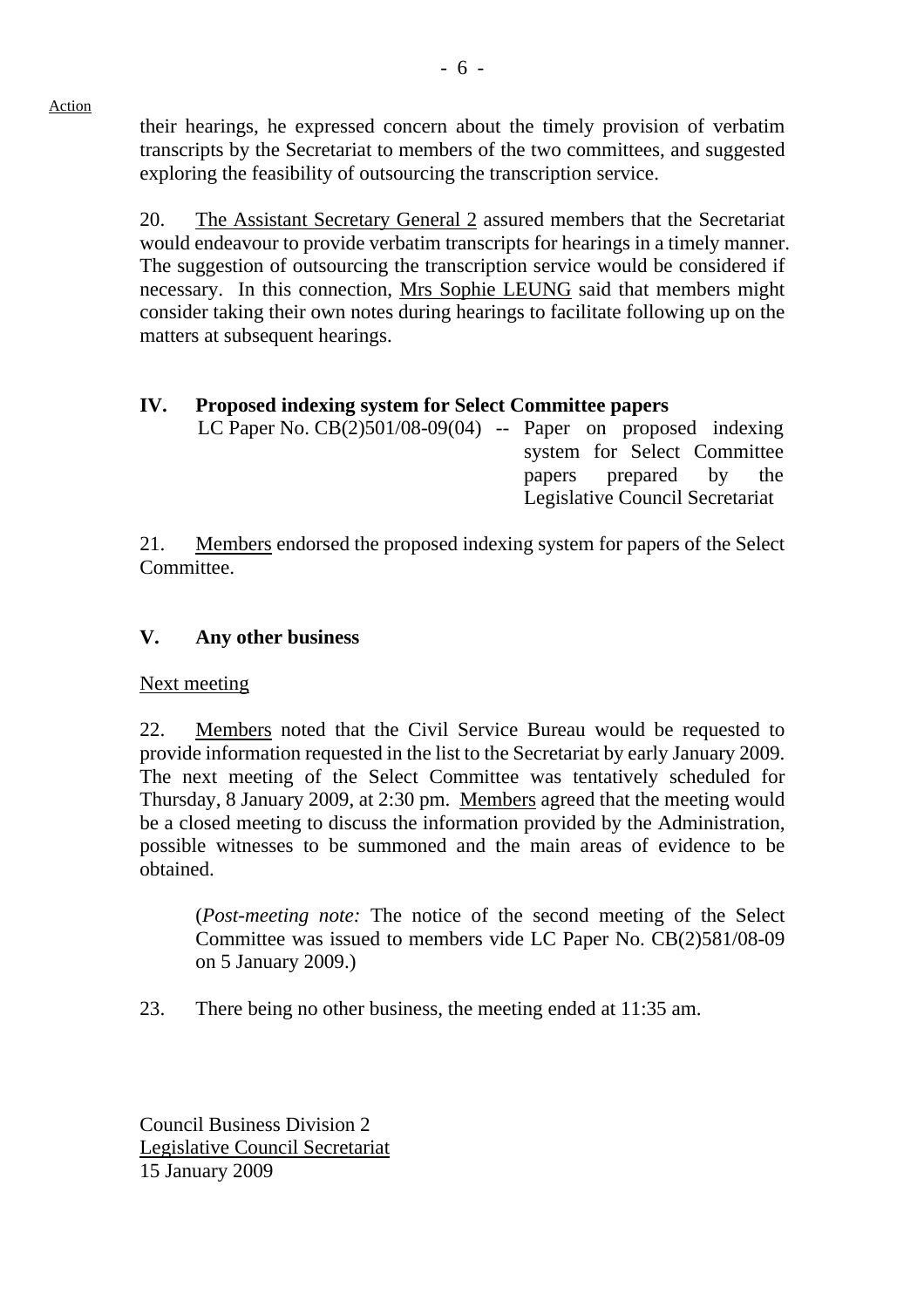### **Proceedings of the Select Committee to Inquire into Matters relating to the Post-service Work of Mr LEUNG Chin-man**

# **First meeting on Thursday, 18 December 2008, at 10:45 am in Conference Room A of the Legislative Council Building**

| <b>Time</b><br>marker | <b>Speaker</b>                                                                       | <b>Subjects</b>                                                                                                                                                                                                                                                                                                       | <b>Action</b><br>required |
|-----------------------|--------------------------------------------------------------------------------------|-----------------------------------------------------------------------------------------------------------------------------------------------------------------------------------------------------------------------------------------------------------------------------------------------------------------------|---------------------------|
| $000203 -$<br>001202  | The Chairman<br>Clerk                                                                | Proposed practice and procedure for the<br><b>Select Committee</b><br>(LC Paper No. $CB(2)501/08-09(01)$ )                                                                                                                                                                                                            |                           |
|                       |                                                                                      | (a) Brief introduction by the Clerk                                                                                                                                                                                                                                                                                   |                           |
|                       |                                                                                      | (b) The Select Committee's decision that-                                                                                                                                                                                                                                                                             |                           |
|                       |                                                                                      | all witnesses should be summoned<br>(i)<br>attend<br>before<br>the<br>Select<br>to<br>Committee to give evidence and be<br>required<br>take<br>oath<br>before<br>to<br>testifying;                                                                                                                                    |                           |
|                       |                                                                                      | the Select Committee could hold<br>(ii)<br>closed meetings and the Chairman<br>or the Deputy Chairman should be<br>the only persons authorized to<br>handle media enquires relating to<br>these meetings; and                                                                                                         |                           |
|                       |                                                                                      | Room 003B on the ground floor of<br>(iii)<br>the Legislative Council Building,<br>where a complete set of documents<br>produced to or compiled by the<br>Select Committee would be kept,<br>should be designated for use by<br>members of the Select Committee to<br>facilitate members in perusing the<br>documents. |                           |
| $001203 -$<br>003516  | The Chairman<br>Clerk<br>Mr LAU Kong-wah<br>Mr LEE Wing-tat                          | Proposed major areas of study of the Select<br>Committee<br>(LC Paper No. CB(2)501/08-09(02))                                                                                                                                                                                                                         |                           |
|                       | Mr Ronny TONG<br>Dr Margaret NG<br>Ms Cyd HO<br>Mrs Sophie LEUNG<br>Dr PAN Pey-chyou | (a) Brief introduction by the Clerk<br>(b) Discussion on the proposed major areas<br>of study                                                                                                                                                                                                                         |                           |
|                       |                                                                                      | (c) The Select Committee's decision that -                                                                                                                                                                                                                                                                            |                           |